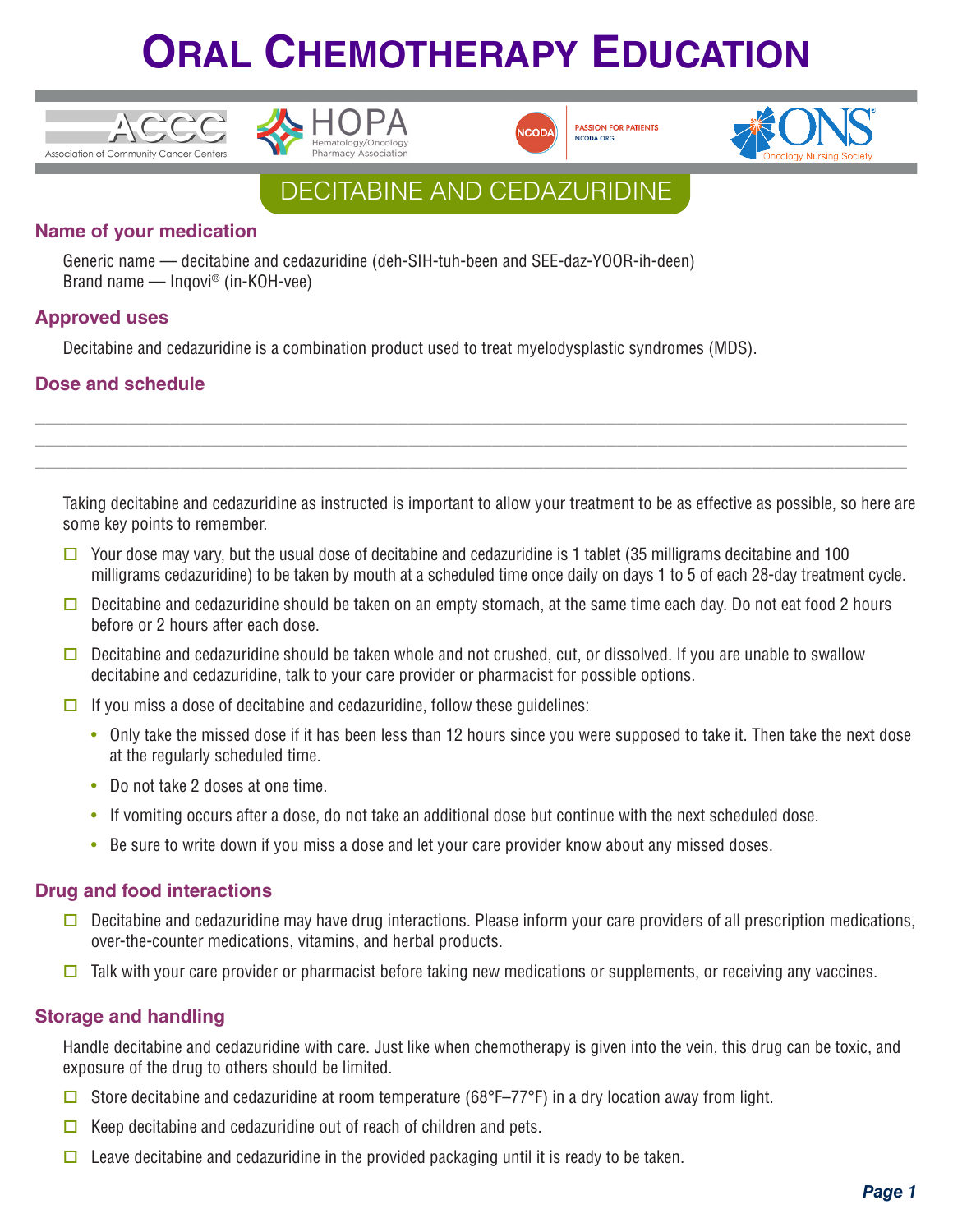



**PASSION FOR PATIENTS** NCODA, ORG



## DECITABINE AND CEDAZURIDINE

- Whenever possible, you should give decitabine and cedazuridine to yourself and follow the steps below. If a family member, friend, or caregiver needs to give the decitabine and cedazuridine to you, they also need to follow these steps.
	- 1. Wash hands with soap and water.

ACCC

Association of Community Cancer Centers

- 2. Put on gloves to avoid touching the medication. (Gloves are not necessary if you give the drug to yourself.)
- 3. Gently transfer the decitabine and cedazuridine from its package to a small medicine or other disposable cup.
- 4. Administer the medicine immediately by mouth with water.
- 5. Remove gloves and do not use them for anything else.
- 6. Throw gloves and medicine cup in household trash.
- 7. Wash hands with soap and water.
- $\Box$  If a daily pill box or pill reminder will be used, contact your care team before using.
	- The person filling the box or reminder should wear gloves (gloves are not necessary if you are filling the box or reminder).
	- When empty, the box or reminder should be washed with soap and water before refilling. Be sure to wash hands with soap and water after the task is complete, whether or not gloves are worn.
- $\Box$  If you have any unused decitabine and cedazuridine, **do not** throw it in the trash and **do not** flush it down the sink or toilet. Talk to your care provider or pharmacist about proper disposal of decitabine and cedazuridine.
- $\Box$  If you are traveling, put your decitabine and cedazuridine's packaging in a separate sealed plastic bag. Ask your pharmacist if any additional travel precautions are needed.

#### **Side Effects of Decitabine and Cedazuridine**

Below are common side effects that have been known to happen in about one-third or more of patients taking decitabine and cedazuridine; these are listed on the left side of this table. You **MAY NOT** experience these side effects. Options to help manage any side effects that do occur are included on the right side of this table. These should be discussed with your care provider. If you experience any side effect you cannot manage or that is not listed here, contact your care provider.

| <b>Possible Side Effect</b>                                                                | <b>Management</b>                                                                                                                                                                                                                                                                                                                                                                                                                                                                                                                                                                                                           |
|--------------------------------------------------------------------------------------------|-----------------------------------------------------------------------------------------------------------------------------------------------------------------------------------------------------------------------------------------------------------------------------------------------------------------------------------------------------------------------------------------------------------------------------------------------------------------------------------------------------------------------------------------------------------------------------------------------------------------------------|
| <b>Decreased white</b><br>blood cells (WBCs)<br>and increased risk for<br><i>infection</i> | Your WBCs should be monitored by a simple blood test. When your WBCs are low, you are at a<br>greater risk of having an infection. Take the following precautions to protect yourself from infection.<br>Wash your hands often, especially before eating and after using the bathroom.<br>• Avoid crowds and people with fevers, flu, or other infection.<br>Bathe regularly to keep good personal hygiene.<br>Contact your care provider if you experience any signs or symptoms of an infection:<br>Fever (temperature more than 100.4°F or 38°C)<br>Chills<br>Sore throat<br>Burning with urination<br>Unusual tiredness |
|                                                                                            | • A sore that becomes red, is draining, or does not heal                                                                                                                                                                                                                                                                                                                                                                                                                                                                                                                                                                    |
|                                                                                            | Check with your care provider before taking any medicine for a fever or chills.                                                                                                                                                                                                                                                                                                                                                                                                                                                                                                                                             |
|                                                                                            | Continued on the next page                                                                                                                                                                                                                                                                                                                                                                                                                                                                                                                                                                                                  |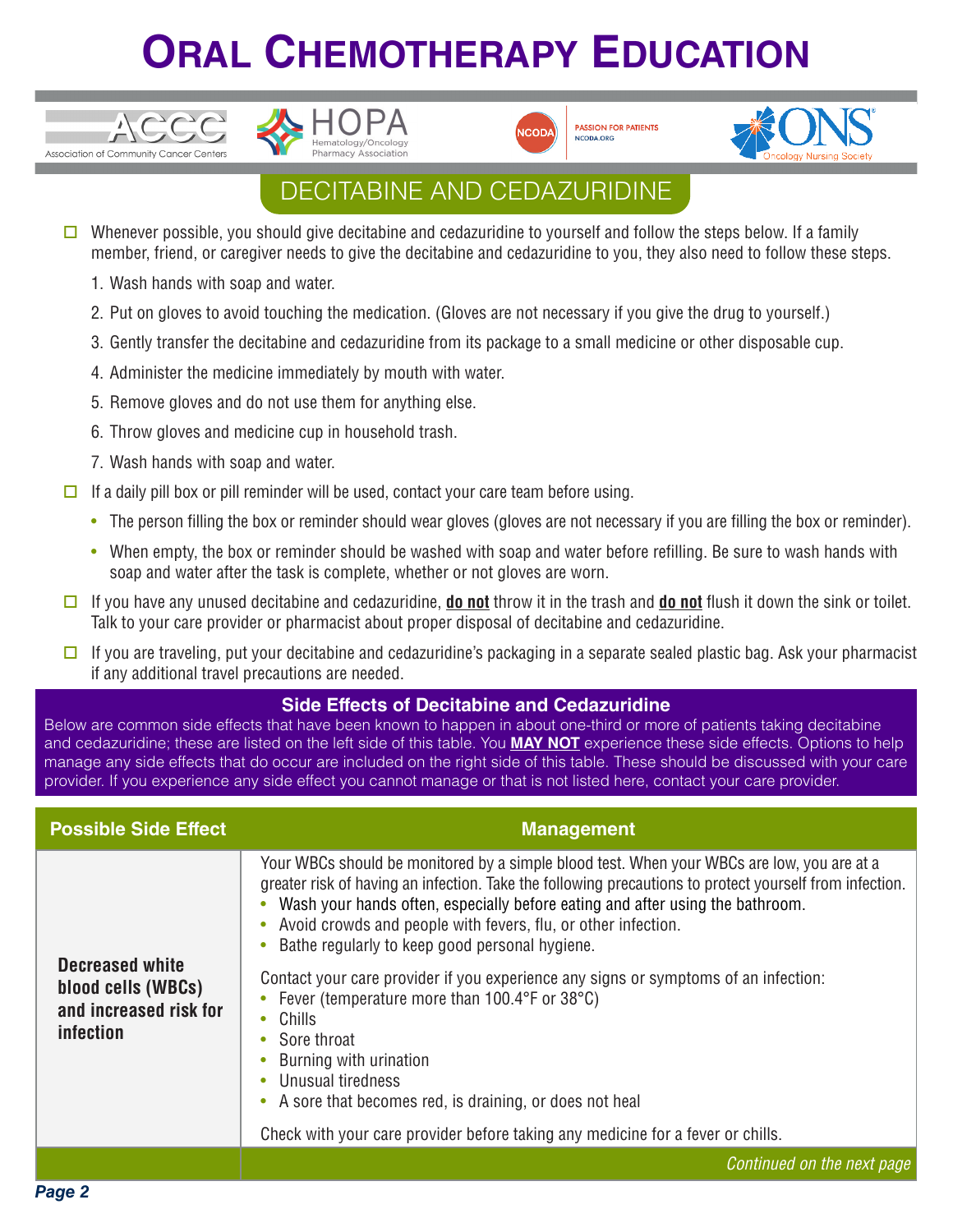





**\*ONS** 

## DECITABINE AND CEDAZURIDINE

| <b>Possible Side Effect</b>                                                                  | <b>Management</b>                                                                                                                                                                                                                                                                                                                                                                                                                                                                                                                                                                                                                                                                                                                                                                                                                                                                                                                                                             |
|----------------------------------------------------------------------------------------------|-------------------------------------------------------------------------------------------------------------------------------------------------------------------------------------------------------------------------------------------------------------------------------------------------------------------------------------------------------------------------------------------------------------------------------------------------------------------------------------------------------------------------------------------------------------------------------------------------------------------------------------------------------------------------------------------------------------------------------------------------------------------------------------------------------------------------------------------------------------------------------------------------------------------------------------------------------------------------------|
| <b>Decreased platelet</b><br>count and increased<br>risk of bleeding                         | Your platelets should be monitored by a simple blood test. When they are low, you may bruise<br>or bleed more easily than usual.<br>• Use caution to avoid bruises, cuts, or burns.<br>Blow your nose gently, and do not pick your nose.<br>$\bullet$<br>Brush your teeth gently with a soft toothbrush, and maintain good oral hygiene.<br>$\bullet$<br>When shaving, use an electronic razor instead of razor blades.<br>$\bullet$<br>Use a nail file instead of nail clippers.<br>$\bullet$<br>Call your care provider if you have bleeding that won't stop. Examples include the following:<br>• A bloody nose that bleeds for more than five minutes despite pressure<br>• A cut that continues to ooze despite pressure<br>• Gums that bleed excessively when you floss or brush<br>Seek medical help immediately if you experience any severe headaches, observe blood in your<br>urine or stool, cough up blood, or experience prolonged and uncontrollable bleeding. |
|                                                                                              | You may need to take a break or "hold" your medication for medical or dental procedures.<br>Talk to your care provider or dentist before any scheduled procedures.                                                                                                                                                                                                                                                                                                                                                                                                                                                                                                                                                                                                                                                                                                                                                                                                            |
| <b>Decreased</b><br>hemoglobin, part of<br>the red blood cells that<br>carry iron and oxygen | Your hemoglobin should be monitored by a simple blood test. When your hemoglobin is low,<br>you may notice that you get tired or fatigued more easily.<br>Try to get 7–8 hours of sleep per night.<br>Avoid operating heavy machinery if you feel too tired.<br>$\bullet$<br>Find a balance between work and rest.<br>$\bullet$<br>Stay as active as possible, but know that it is OK to rest as needed.<br>$\bullet$<br>• You might notice that you are more pale than usual.<br>Let your care provider know right away if you experience any of the following:<br>Shortness of breath<br>$\bullet$<br><b>Dizziness</b><br>Palpitations<br>٠                                                                                                                                                                                                                                                                                                                                 |
| <b>Fatique</b>                                                                               | You may be more tired than usual or have less energy.<br>Stay as active as possible, but know it is OK to rest as needed.<br>$\bullet$<br>Try to do some activity every day.<br>$\bullet$<br>Plan your activities, and do them at a time of day when you feel a bit more energetic.<br>$\bullet$<br>Avoid operating cars or machinery if you feel too tired.<br>$\bullet$                                                                                                                                                                                                                                                                                                                                                                                                                                                                                                                                                                                                     |
|                                                                                              | Continued on the next page                                                                                                                                                                                                                                                                                                                                                                                                                                                                                                                                                                                                                                                                                                                                                                                                                                                                                                                                                    |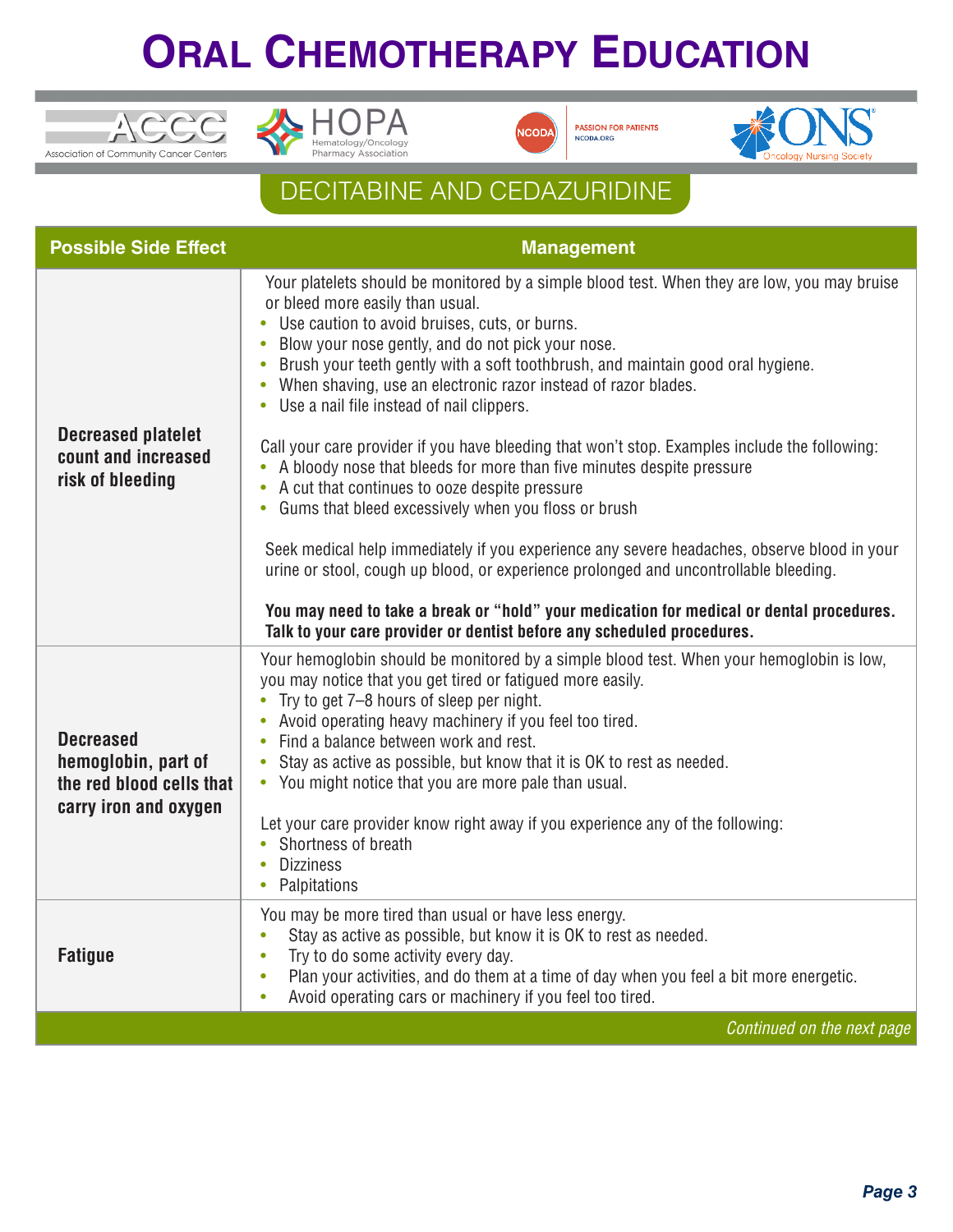







## DECITABINE AND CEDAZURIDINE

| <b>Possible Side Effect</b>         | <b>Management</b>                                                                                                                                                                                                                                                                                                                                                                                                                                                                                                                                                                                                                                                                        |
|-------------------------------------|------------------------------------------------------------------------------------------------------------------------------------------------------------------------------------------------------------------------------------------------------------------------------------------------------------------------------------------------------------------------------------------------------------------------------------------------------------------------------------------------------------------------------------------------------------------------------------------------------------------------------------------------------------------------------------------|
| <b>Constipation</b>                 | Monitor how many bowel movements you have each day.<br>Drink 8-10 glasses of water or fluid each day unless your care provider has instructed you to<br>limit your fluid intake.<br>Stay active and exercise, if possible.<br>$\bullet$<br>Eat foods high in fiber, like raw fruits and vegetables.<br>$\bullet$<br>Contact your care provider if you have not had a bowel movement in 3 or more days.<br>Your care provider may recommend over-the-counter medications to help with your<br>constipation. A daily stool softener, such as docusate (Colace®), and/or a laxative, such as<br>senna (Senokot®), may be helpful. If these do not help within 48 hours, tell your provider. |
| Muscle or joint pain or<br>weakness | Keep a diary of your pain, including a description of when and where the pain is occurring,<br>what it feels like, and how long it lasts.<br>Stay as active as possible, but know that it is OK to rest as needed, too.<br>Tell your care provider if pain interferes with your activity.<br>$\bullet$<br>If the pain or weakness bothers you, ask your provider how you may ease this discomfort. Take<br>only pain medication that has been prescribed or recommended by your care provider                                                                                                                                                                                            |
| <b>Mouth irritation or</b><br>sores | Practice good mouth care.<br>Rinse your mouth frequently.<br>Brush your teeth with a soft toothbrush or cotton swab after meals.<br>Use a mild nonalcohol mouth rinse at least 4 times a day (after eating and at bedtime). For<br>example, you can use a mixture of 1/8 teaspoon of salt and 1/4 teaspoon of baking soda in 8<br>ounces of warm (not hot) water.<br>If you have sores in your mouth, avoid using tobacco products, alcohol, and mouthwashes<br>that contain alcohol.<br>Call your care provider if you experience pain or sores in your mouth or throat.                                                                                                                |
| <b>Nausea or vomiting</b>           | Eat and drink slowly.<br>Drink 8-10 glasses of water or fluid each day unless your care provider has instructed you to<br>$\bullet$<br>limit your fluid intake.<br>Eat small, frequent meals throughout the day rather than a few large meals.<br>۰<br>Eat bland foods; avoid spicy, fried, and greasy foods.<br>۰<br>Avoid vigorous exercise immediately after eating.<br>۰<br>Don't lie down immediately after eating.<br>۰<br>Avoid strong odors.<br>$\bullet$                                                                                                                                                                                                                        |
|                                     | Let your provider know if you experience nausea or vomiting. Your provider may prescribe<br>medication to help with the nausea or vomiting.                                                                                                                                                                                                                                                                                                                                                                                                                                                                                                                                              |
|                                     | Continued on the next page                                                                                                                                                                                                                                                                                                                                                                                                                                                                                                                                                                                                                                                               |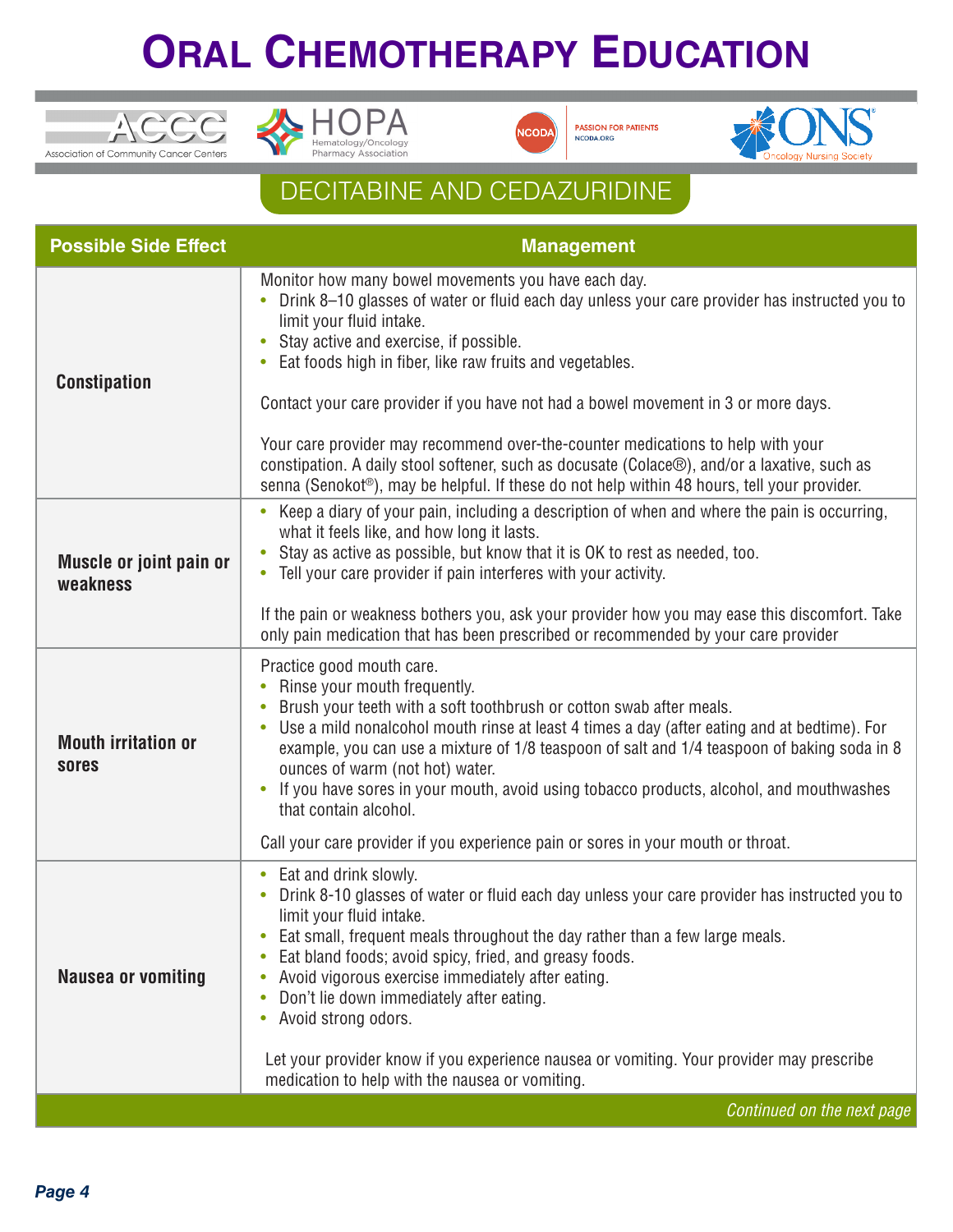





**PASSION FOR PATIENTS** 



## DECITABINE AND CEDAZURIDINE

| <b>Possible Side Effect</b>                           | <b>Management</b>                                                                                                                                                                                                                                                                                                                                                                                                                                                                                                                                                                                                                                                                                                                                                                                                                                                                                                                                                              |
|-------------------------------------------------------|--------------------------------------------------------------------------------------------------------------------------------------------------------------------------------------------------------------------------------------------------------------------------------------------------------------------------------------------------------------------------------------------------------------------------------------------------------------------------------------------------------------------------------------------------------------------------------------------------------------------------------------------------------------------------------------------------------------------------------------------------------------------------------------------------------------------------------------------------------------------------------------------------------------------------------------------------------------------------------|
| Diarrhea (loose and/<br>or urgent bowel<br>movements) | Monitor how many bowel movements you have each day.<br>Drink 8-10 glasses of water or fluid each day unless your care provider has instructed you<br>$\bullet$<br>to limit your fluid intake because of some other health problem.<br>Eat small, frequent meals throughout the day rather than a few large meals.<br>$\bullet$<br>Eat bland, low-fiber foods (e.g., bananas, applesauce, potatoes, chicken, rice, toast).<br>$\bullet$<br>Avoid high-fiber foods (e.g., raw vegetables, raw fruits, whole grains).<br>$\bullet$<br>Avoid foods that cause gas (e.g., broccoli, beans).<br>$\bullet$<br>Avoid lactose-containing foods (e.g., yogurt, milk).<br>$\bullet$<br>Avoid spicy, fried, and greasy foods.<br>$\bullet$                                                                                                                                                                                                                                                 |
|                                                       | Contact your provider if either of the following occurs:<br>The number of bowel movements you have in a day increases by 4 or more.<br>$\bullet$<br>You feel dizzy or lightheaded.<br>$\bullet$                                                                                                                                                                                                                                                                                                                                                                                                                                                                                                                                                                                                                                                                                                                                                                                |
|                                                       | Your care provider may recommend an over-the-counter medication called loperamide (Imodium®)<br>to help with your diarrhea, but talk to your care provider before starting this medication.                                                                                                                                                                                                                                                                                                                                                                                                                                                                                                                                                                                                                                                                                                                                                                                    |
| Rash or itchy skin                                    | Keep your skin moisturized with creams and moisturizing lotions to decrease the risk of rash<br>$\bullet$<br>or itchiness, and wear loose-fitting clothing.<br>Avoid using perfumes and cologne as these products may increase rash symptoms.<br>Avoid being in the heat for long periods of time.<br>$\bullet$<br>Your provider may recommend an over-the-counter antihistamine or a topical cream.<br>$\bullet$<br>Sunlight can make symptoms worse.<br>Avoid sun exposure as much as possible to decrease the risk of sunburn. The highest<br>$\bullet$<br>exposure to ultraviolet (UV) radiation occurs from 10 am to 4 pm.<br>Wear long-sleeved clothing, with UV protection if possible.<br>Wear broad-brimmed hats.<br>Apply broad-spectrum sunscreen (UVA/UVB) with at least SPF 30 as often as directed on the<br>$\bullet$<br>bottle.<br>Use lip balm with at least SPF 30.<br>$\bullet$<br>If your rash or itching continues to worsen, contact your care provider. |
| <b>Fluid retention or</b><br>swelling                 | Do not stand for long periods of time.<br>$\bullet$<br>Keep your legs elevated when sitting or lying down.<br>Avoid eating salty foods, which can increase swelling.<br>Avoid wearing tight-fitting clothing and shoes.<br>$\bullet$<br>Weigh yourself daily.<br>Contact your care provider if you notice any of the following:<br>Swelling in the hands, feet, or legs<br>Shortness of breath<br>۰<br>Weight gain of 5 or more pounds in 1 week                                                                                                                                                                                                                                                                                                                                                                                                                                                                                                                               |
|                                                       | Continued on the next page                                                                                                                                                                                                                                                                                                                                                                                                                                                                                                                                                                                                                                                                                                                                                                                                                                                                                                                                                     |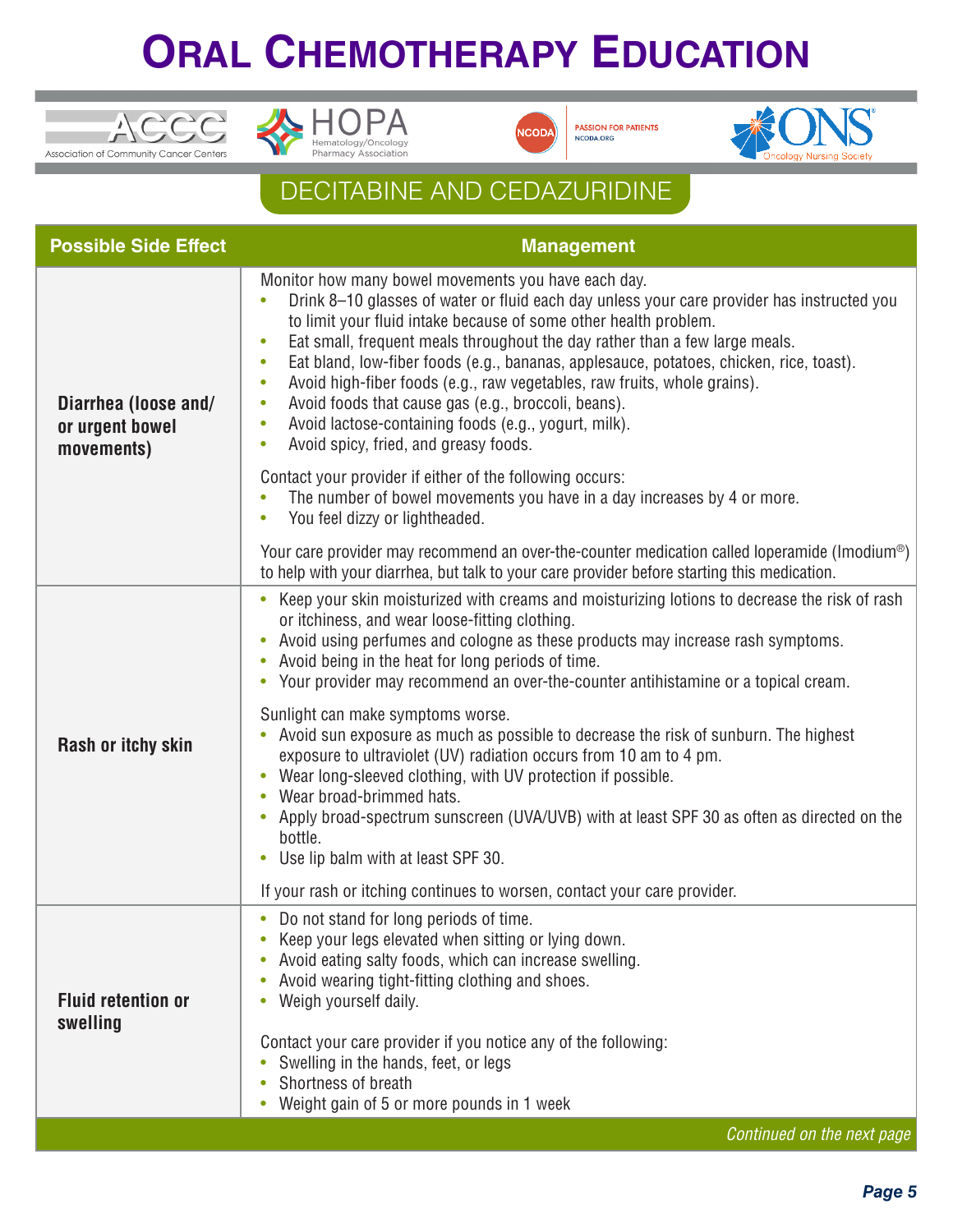





## DECITABINE AND CEDAZURIDINE

| <b>Possible Side Effect</b>                                                                                                                                        | <b>Management</b>                                                                                                                                                                                                                                                                                                                                                                                                                                                                                                                                                                                                  |
|--------------------------------------------------------------------------------------------------------------------------------------------------------------------|--------------------------------------------------------------------------------------------------------------------------------------------------------------------------------------------------------------------------------------------------------------------------------------------------------------------------------------------------------------------------------------------------------------------------------------------------------------------------------------------------------------------------------------------------------------------------------------------------------------------|
| <b>Headache</b>                                                                                                                                                    | Ask your provider what you may use to help with this discomfort.<br>Contact your care provider right away if your headache has any of the following characteristics:<br>Follows a head injury<br>Is severe or starts suddenly<br>Does not go away after 3 days<br>Is associated with vomiting, visual disturbance, neck stiffness, drowsiness, confusion, rash,<br>weakness in an arm or leg, or numbness<br>Is made worse by coughing or lowering the head<br>$\bullet$                                                                                                                                           |
| <b>Changes in liver</b><br>function                                                                                                                                | Your liver function will be checked periodically by a simple blood test. Contact your care<br>provider if you notice any of the following:<br>Yellowing of the skin or whites of your eyes<br>Dark or brown urine<br>Bleeding or bruising                                                                                                                                                                                                                                                                                                                                                                          |
| <b>Changes in</b><br>electrolytes and other<br>laboratory values<br>High or low glucose<br>levels<br>Low albumin levels<br>Low sodium levels<br>Low calcium levels | Changes in some laboratory values may occur and will be monitored by a simple blood test.<br>You may not feel any symptoms if the changes are mild, and they usually are not a sign of a<br>serious problem.<br>More severe changes may occur, which can be a sign of a serious problem.<br>Notify your care provider if you have any of the following:<br>Shortness of breath<br>$\bullet$<br>Chest discomfort<br>$\bullet$<br>Weakness or fatigue<br>New aches and pains<br>$\bullet$<br>Headaches<br>$\bullet$<br><b>Dizziness</b><br>Swelling of your legs or feet<br>$\bullet$<br>Red- or brown-colored urine |

### **Serious side effects**

- $\square$  Decitabine and cedazuridine can cause serious birth defects. Do not take decitabine and cedazuridine if you are pregnant or think you might be pregnant.
- $\Box$  Decitabine and cedazuridine can lower your white blood cells and your platelets, increasing your risk of infection and bleeding.
- $\square$  Bone marrow suppression is a decrease in the number of white blood cells, red blood cells, and platelets that can be severe with decitabine and cedazuridine. Speak to your care provider to know when you need to have laboratory tests done to monitor your blood cell counts. You also may need to take a break or "hold" your medication for medical or dental procedures. Talk to your care provider or dentist before any scheduled procedures.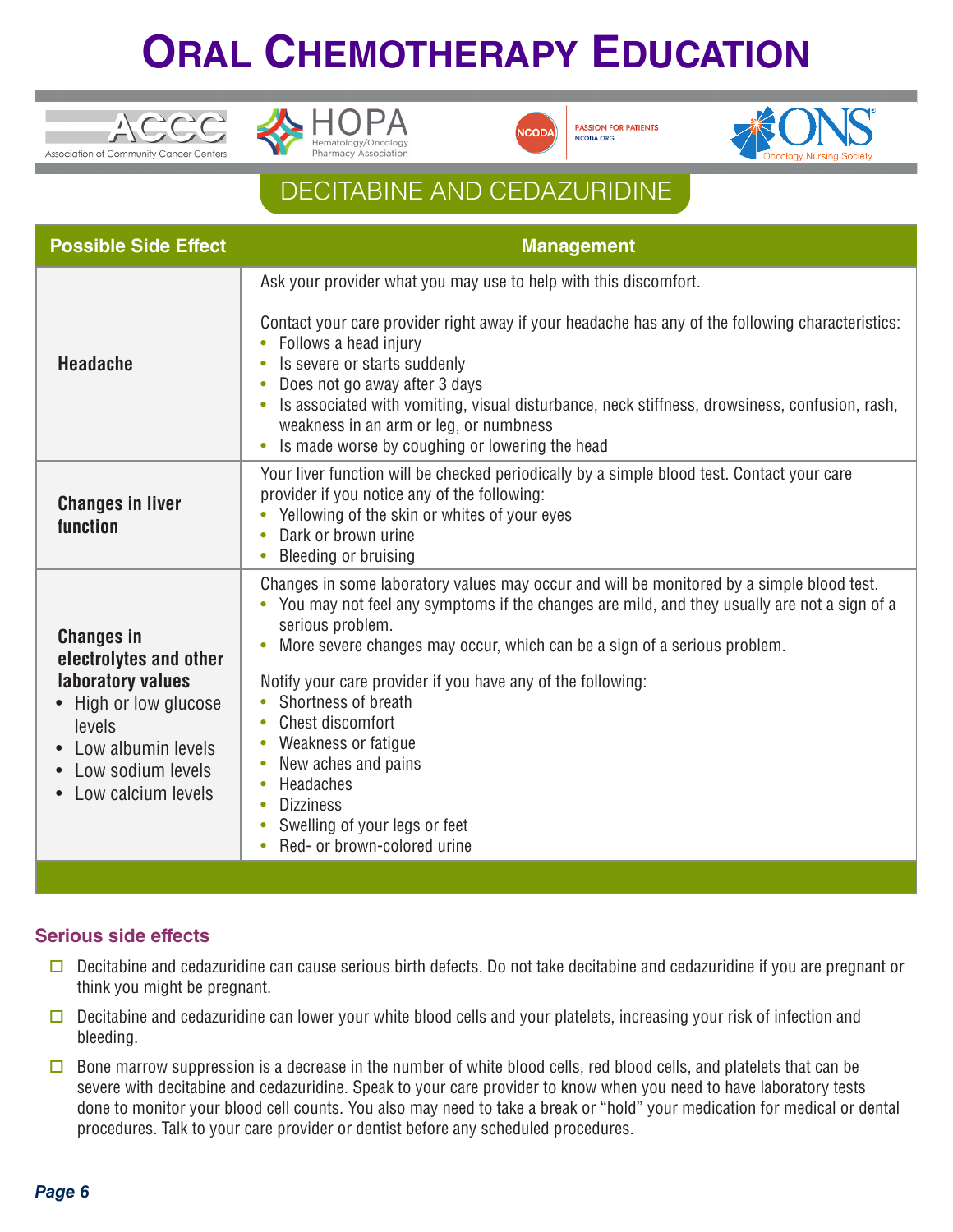







## DECITABINE AND CEDAZURIDINE

If you experience ANY uncontrolled side effect, call your physician or healthcare center immediately:

### \_\_\_\_\_\_\_\_\_\_\_\_\_\_\_\_\_\_\_\_\_\_\_\_\_\_\_\_\_\_\_\_\_\_\_\_\_\_\_\_\_\_\_\_\_\_\_\_\_\_\_\_\_\_\_\_\_\_\_\_\_\_\_\_\_\_\_ **(INSTITUTIONAL CONTACT INFO)**

### **Handling body fluids and waste**

Since decitabine and cedazuridine remains in your body for several days after it is taken, some of the drug may be present in urine, stool, sweat, or vomit. Once you have started to take decitabine and cedazuridine it is important to know the following instructions every day for as long as your treatment lasts. This is to keep yourself, loved ones, and the environment as safe as possible.

- **D** Pregnant women should avoid touching anything that may be soiled with body fluids from the patient.
- $\Box$  Toilet and septic systems
	- You may use the same toilet, septic tank, and/or sewer that you usually use. If you have a low-flow toilet, close the lid and flush twice to ensure that all waste has been discarded.
	- If the toilet or toilet seat becomes soiled with urine, stool, or vomit, clean the surfaces before other people use the toilet.
	- Wash hands with soap and water after using the toilet.
- $\Box$  If you need a bedpan, be sure your caregiver knows to wear gloves to assist with cleanup and to wash the bedpan with soap and water every day.
- $\Box$  If you do not have good control of bladder or bowels, use a disposable pad with a plastic back, a diaper, or a sheet to absorb body waste.
- $\Box$  Wash any skin that has been exposed to body waste or decitabine and cedazuridine with soap and water.
- $\Box$  Linens or clothing that are soiled with body fluids or body waste should be washed separately from other linens and clothing. If you do not have a washer, place the soiled linens in a plastic bag until they can be washed.
- Wash hands with soap and water after touching linens or clothing that may be soiled with body fluids.

#### **Pregnancy, sexual activity, and contraception**

- **O** Women should not become pregnant and men should not get a partner pregnant while taking decitabine and cedazuridine. Men and women of childbearing age and potential should use effective contraception during therapy and for a minimum of 6 months (women) and 3 months (men) after the last dose of decitabine and cedazuridine.
- $\Box$  Effective contraception could include 1 or more of the following: oral contraceptive, barrier methods, etc.
- Do not breastfeed while taking decitabine and cedazuridine and for 2 weeks after the last dose of decitabine and cedazuridine.
- $\Box$  Please inform your care provider if you become pregnant.
- $\Box$  It is safe to hug and kiss. Special precautions may be needed for sexual activity while on oral chemotherapy, and you are encouraged to ask your care team for assistance.